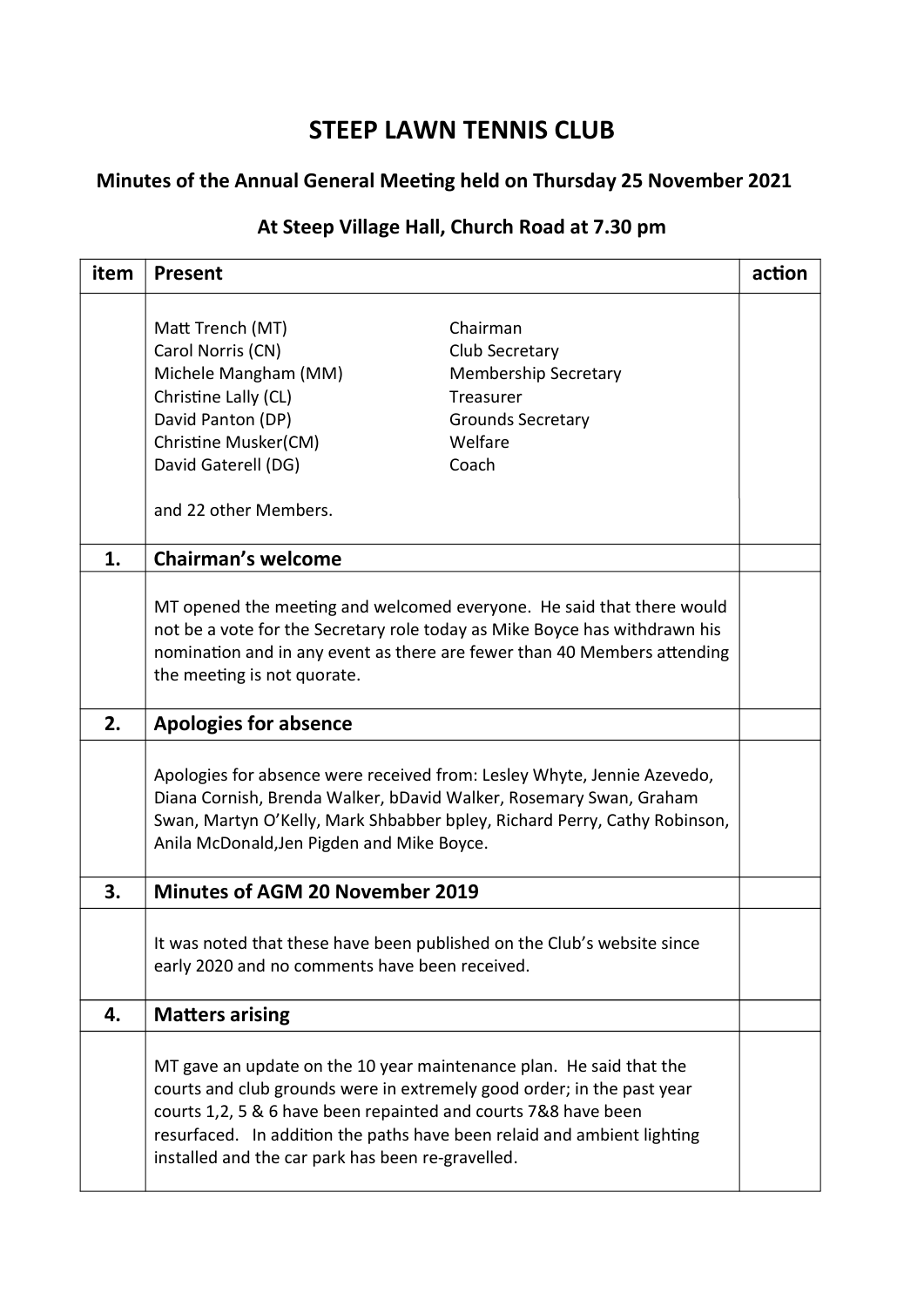|    | berHe gave an update on the planned work as follows:                                                                                                                                                                                                                                                                                                                                                                                                                                  |  |
|----|---------------------------------------------------------------------------------------------------------------------------------------------------------------------------------------------------------------------------------------------------------------------------------------------------------------------------------------------------------------------------------------------------------------------------------------------------------------------------------------|--|
|    | An application has been submitted for lighting on courts 7&8, MT said that<br>he is in contact with the Planning Officer and expects to hear the result of<br>the application within the next 2-3 weeks. CL has confirmed that the Club<br>has sufficient funds to meet the cost and all being well we hope to install<br>the lights by next Summer. MT commented that lighting on all courts would<br>be very good for a club of our size.                                           |  |
|    | b<br>Robin Shaw (RS) asked what type of lights were proposed. MT replied that<br>these will be LED; as part of the application the Club has undertaken a very<br>detailed light survey and has proposed LTA approved light fittings.                                                                                                                                                                                                                                                  |  |
|    | MT said that it was also planned to replace the existing halogen lights with<br>LED on all courts over time. This is in part because the parts are becoming<br>harder to source and also because LED lights are more energy efficient. The<br>planned replacement is as follows:                                                                                                                                                                                                      |  |
|    | Courts 1 & 2: 2022<br>Courts 3 & 4: 2023<br>Courts 5 & 6: 2024                                                                                                                                                                                                                                                                                                                                                                                                                        |  |
|    | Finally, work to improve the boundary surface between courts 2 and 3 will<br>be started in 2022.                                                                                                                                                                                                                                                                                                                                                                                      |  |
| 5. | <b>Chairman's overview</b>                                                                                                                                                                                                                                                                                                                                                                                                                                                            |  |
|    | MT said that he was initially nervous about taking on the role of Chairman<br>but the Committee Members have been amazing. There is a great team<br>spirit and everyone works together very well. All existing members of the<br>Committee are keen to stay on and continue to run the Club. MT<br>commented that as relatively few Members were in attendance tonight he<br>concluded that overall the membership was happy with the way that the<br>Committee are running the Club. |  |
|    | MT ran through the key achievements of the last two years:                                                                                                                                                                                                                                                                                                                                                                                                                            |  |
|    | the Club has survived the pandemic very well;<br>membership is up;<br>free floodlighting was introduced following the last AGM and has<br>been very well received;<br>there has been more maintenance than previously; the club courts<br>and grounds are in very good condition; and<br>the lighting application for 7&8.                                                                                                                                                            |  |
|    |                                                                                                                                                                                                                                                                                                                                                                                                                                                                                       |  |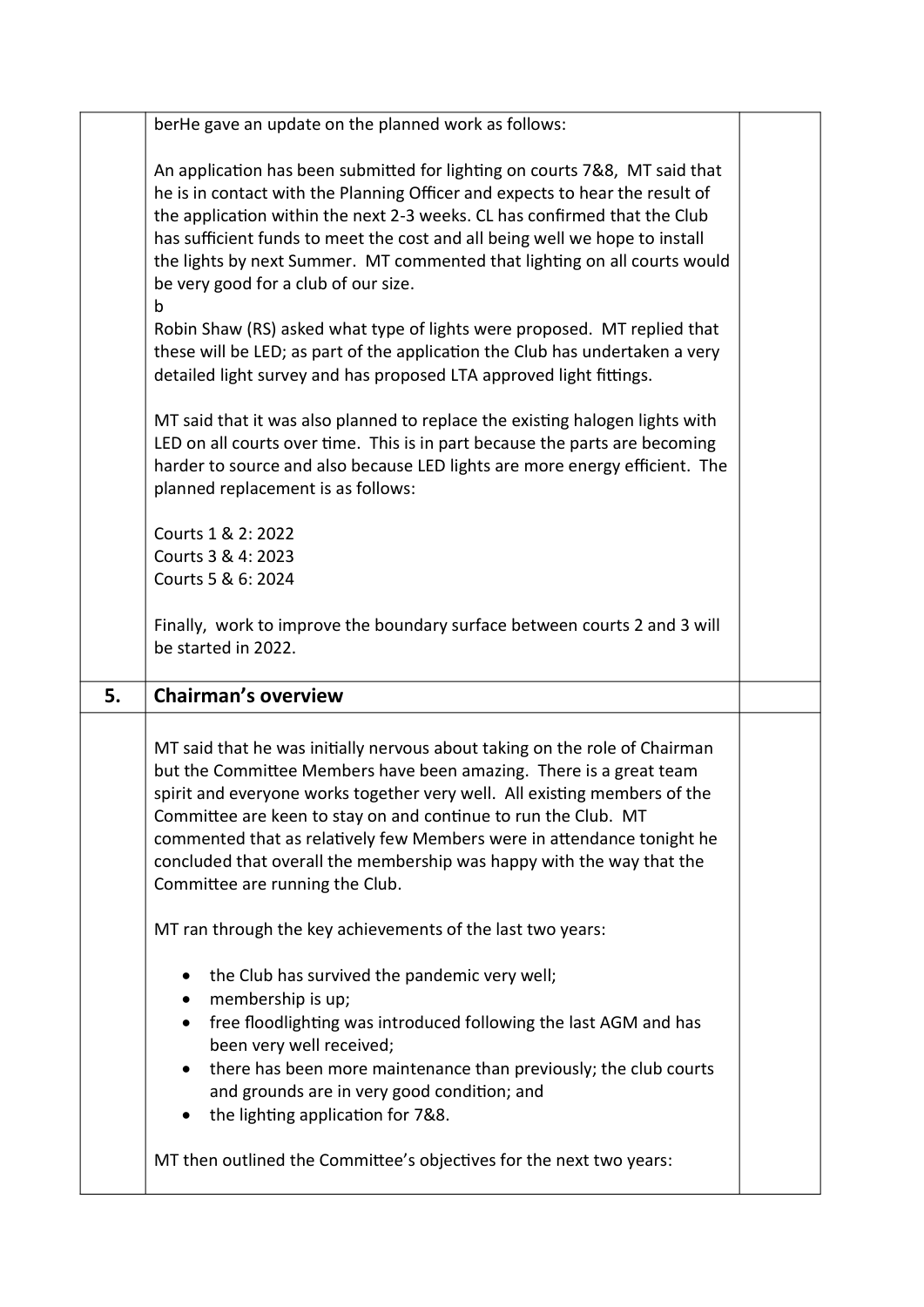|    | <b>EGM</b>                                                                   |  |
|----|------------------------------------------------------------------------------|--|
|    | It has been recognised that AGMs are rarely quorate and that there is an     |  |
|    | increasing expectation amongst Members to vote remotely on resolutions       |  |
|    | and elections. The Committee agreed at their last meeting to call an EGM     |  |
|    | in 2022 to discuss theses issues in relation to the Club's Constitution and  |  |
|    |                                                                              |  |
|    | any changes that might be made.                                              |  |
|    |                                                                              |  |
|    | <b>Expand Committee membership</b>                                           |  |
|    | MT also noted that there is generally a lack of volunteers to sit on the     |  |
|    | Committee. Whilst the existing Committee Officers are happy to continue      |  |
|    | for the time being, this presents a problem for the future when Officers     |  |
|    | retire. It was agreed at the last meeting to invite a further two Members to |  |
|    | be co-opted onto the Committee so that they can get experience of the        |  |
|    | work that the Committee does.                                                |  |
|    |                                                                              |  |
|    | <b>Membership survey</b>                                                     |  |
|    | Within the next 6 months the Committee intends to do an email based          |  |
|    | survey to find out what the membership likes/dislikes about the club and     |  |
|    | ask for any suggestions.                                                     |  |
|    |                                                                              |  |
|    | <b>Committee email system</b>                                                |  |
|    | Specific email addressed will be introduced for each Committee members       |  |
|    | so that Members know who to email and also so that the club has a record     |  |
|    | of email correspondence that is accessible for the future. MT said that this |  |
|    | would be easy and inexpensive for the club to set up.                        |  |
|    |                                                                              |  |
|    | Social media                                                                 |  |
|    | The Club's social media presence is being developed by Matt Higson (MH).     |  |
|    | MH reported that Instagram and Facebook accounts have been set up and        |  |
|    | he is working on animating these.                                            |  |
|    |                                                                              |  |
|    | Website                                                                      |  |
|    | MT said that despite requests the role of Website Officer had been vacant    |  |
|    | for more than two years and consequently the website is not being fully      |  |
|    | utilised. The Committee has been discussing ways of addressing this and has  |  |
|    | identified a potential candidate.                                            |  |
|    |                                                                              |  |
| 6. | <b>Committee Members' and Officers' Reports</b>                              |  |
|    |                                                                              |  |
|    | Membership                                                                   |  |
|    | MM reported as follows:                                                      |  |
|    |                                                                              |  |
|    | The Club is in a healthy position with the number of members at              |  |
|    | 560, exceeding this time last year by 34. She said that this was             |  |
|    | likely to increase as membership enquiries are still coming in.              |  |
|    |                                                                              |  |
|    | Clubspark is attempting to change the way members log in to book             |  |
|    |                                                                              |  |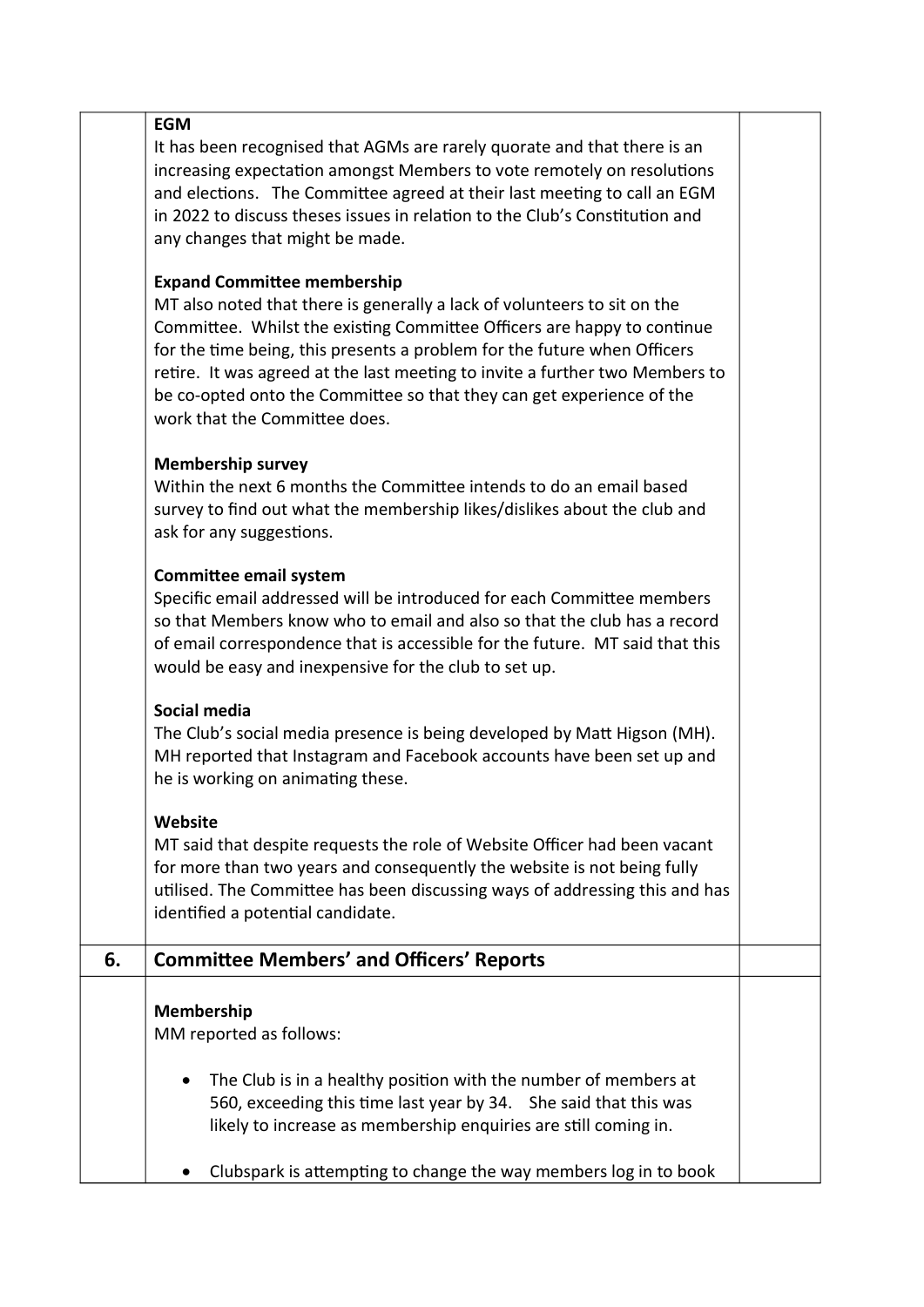courts. In future log in will be via Members' LTA account. This will mean Members will have to change their password and join the LTA. MM said that it was not yet clear when this would become effective

- Court occupancy is around 50% but there are periods of congestion on Monday and Wednesday evenings when matches and coaching take place.
- The Club is looking to move the membership administration from the current Access database to another system. MM has been investigating a couple of possibilities but it is proving difficult to link membership and booking in a way that meets the Club's requirements.
- The Wimbledon ballot will no longer happen at the Club but instead will be run by the LTA; MM reminded Members that they will need to opt in to be eligible.

#### **Secretary**

CN reported as follows:

Since we were last here in 2019 we have gone through three lockdowns necessitaƟng closure of the Club for three periods; from March 2020 to May 2020, in November 2020 and (we hope) the final period of closure from January to the end of March this year.

Each time the club has re-opened we have had to operate under quite onerous regulations and restrictions, and these have been different each time. Despite the suddenness with which changes have been brought in, we have been able to react and adapt quickly to each new set of rules. For my part this has included trawling through the LTA advice on a regular basis, identifying how this applied to us and working with the rest of the Committee to put appropriate measures in place in line with this advice. It has also involved keeping a Covid risk register and drafting the communications to members each time the advice changed.

Lockdown brought home how important social tennis is to all of us. Consequently, we worked hard to ensure that mix- ins were reintroduced as soon as possible (generally we had very short notice). In particular we tried to keep the impact of restrictions as light as possible whilst complying with the legal requirements.

In July 2020 when we were allowed to restart social tennis and put in place a detailed event delivery plan for mix-ins and guidelines for stewards. We had a great response from members volunteering to steward the mix-ins and this enabled us to continue mix-ins until the second closure in November.

Mix-ins restarted again in May 2021, this time we were able to implement in a way that placed minimal restrictions.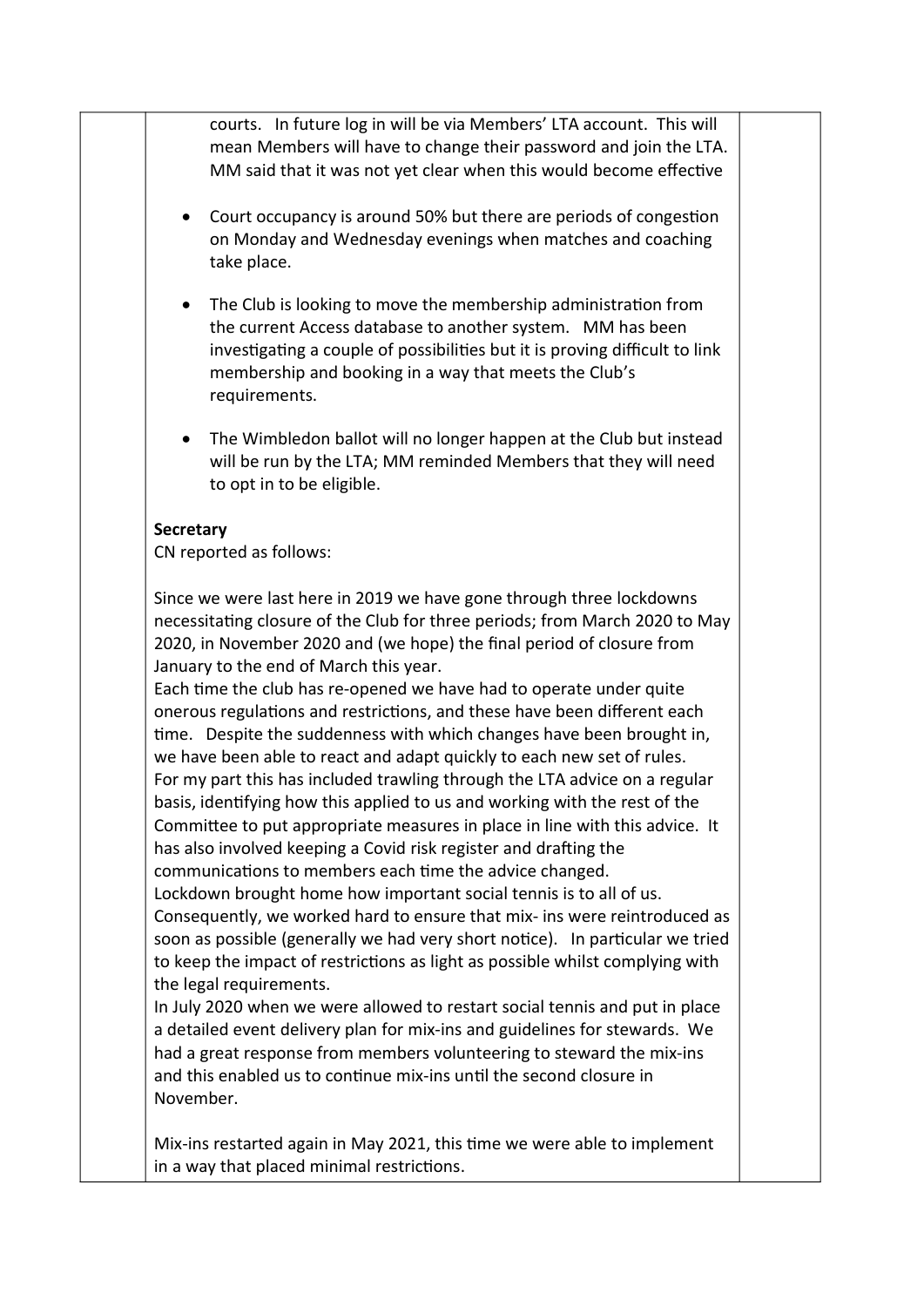|                                                                      | I think I can speak for all of us on the Committee that we are very proud<br>that we managed to keep the Club open as much as possible through this<br>period whilst maintaining a safe environment.  We are looking forward to                                                                                                                                                |           |
|----------------------------------------------------------------------|--------------------------------------------------------------------------------------------------------------------------------------------------------------------------------------------------------------------------------------------------------------------------------------------------------------------------------------------------------------------------------|-----------|
| a return to normal service next year.                                |                                                                                                                                                                                                                                                                                                                                                                                |           |
| <b>Grounds</b>                                                       |                                                                                                                                                                                                                                                                                                                                                                                |           |
| DP reported as follows:                                              |                                                                                                                                                                                                                                                                                                                                                                                |           |
| works are:                                                           | In addition to the items covered by MT, other completed and planned                                                                                                                                                                                                                                                                                                            |           |
|                                                                      | the hard courts will be treated with algicide shortly;                                                                                                                                                                                                                                                                                                                         |           |
|                                                                      | the hedges are due to be cut by the end of January 2022;                                                                                                                                                                                                                                                                                                                       |           |
|                                                                      | new line brushes have ben purchased for the clay courts and it is<br>hoped that these will be more effective;                                                                                                                                                                                                                                                                  |           |
| ٠<br>getting onto the hard courts;                                   | a new shoe brush tray has been placed outside the clay courts to<br>reduce shoe contamination and others may be bought to stop gravel                                                                                                                                                                                                                                          |           |
| earlier this month;                                                  | Testing on the portable appliances in the Club House was done                                                                                                                                                                                                                                                                                                                  |           |
|                                                                      | the outside tables and benches are due to be varnished;                                                                                                                                                                                                                                                                                                                        |           |
| and                                                                  | the sinkhole by the entrance to court 7 is due to be filled shortly;                                                                                                                                                                                                                                                                                                           |           |
|                                                                      | the kerb on court 2 has been cemented into place pending more<br>permanent repairs to the flaunching and slope adjoining court 3.                                                                                                                                                                                                                                              |           |
|                                                                      | Jonathan Graham (JG) asked if it would be possible to provide better drag<br>nets for the clay courts and offered to send a link to the type used at the<br>Avenue in Havant. There was also a discussion on the ideal length of ropes<br>on the drag nets. It was agreed to review these when details of the nets<br>above were received. CN to add to next Committee agenda. | <b>CN</b> |
| <b>Tournaments</b><br>CN read a report on behalf of Jen Pigden (JP): |                                                                                                                                                                                                                                                                                                                                                                                |           |
|                                                                      | This year's tournament was a great success. There was a high number of                                                                                                                                                                                                                                                                                                         |           |
| entries across all draws.                                            |                                                                                                                                                                                                                                                                                                                                                                                |           |
| Men's singles                                                        | 28                                                                                                                                                                                                                                                                                                                                                                             |           |
| women's singles                                                      | 9                                                                                                                                                                                                                                                                                                                                                                              |           |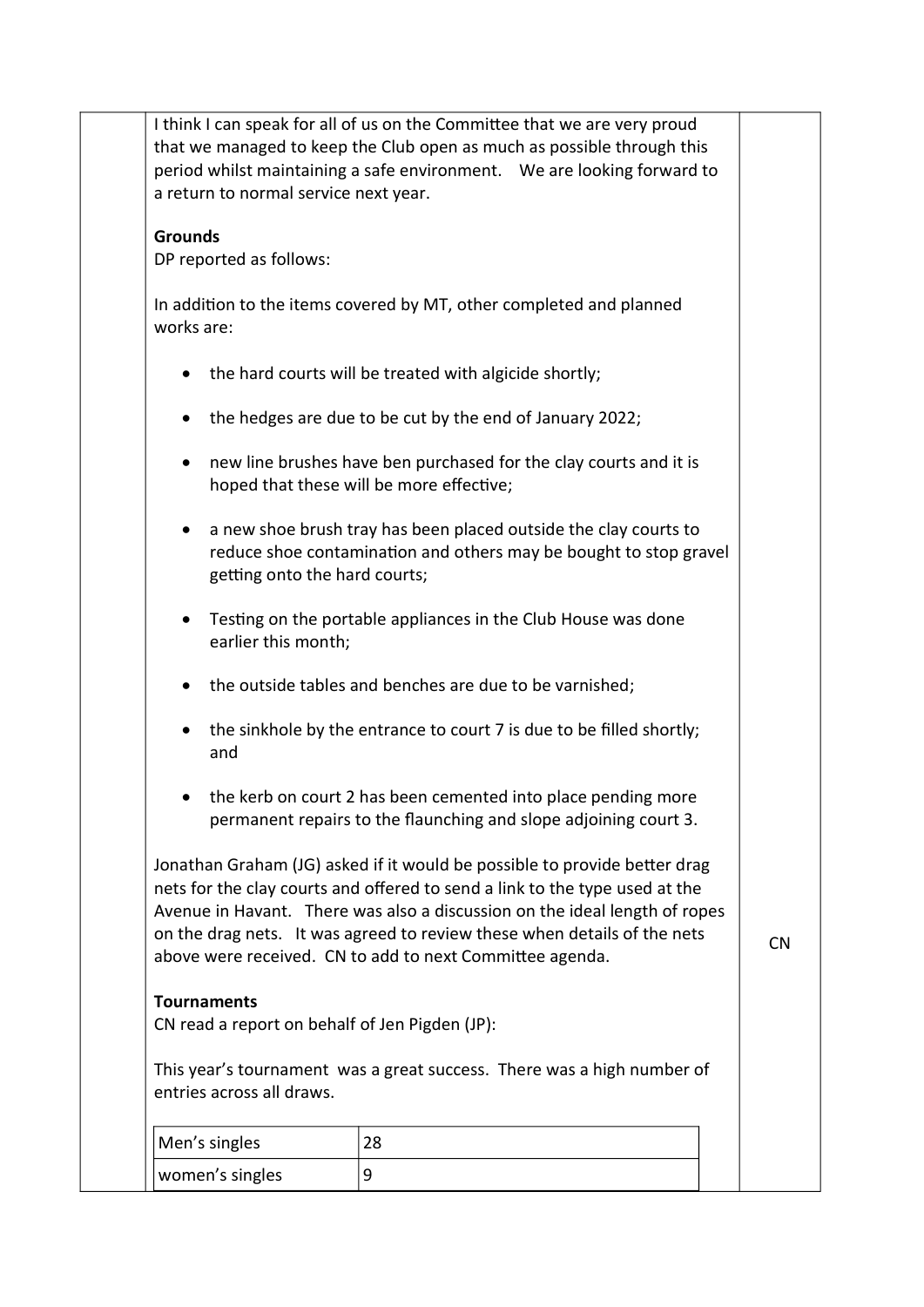| Men's doubles                                                        | 18 pairs                                                                                                                                                                                                                            |           |
|----------------------------------------------------------------------|-------------------------------------------------------------------------------------------------------------------------------------------------------------------------------------------------------------------------------------|-----------|
| Women's doubles                                                      | 13 pairs                                                                                                                                                                                                                            |           |
| Mixed doubles                                                        | 18 pairs                                                                                                                                                                                                                            |           |
| updates and reminders.                                               | Entries and publication of the draws was in the club house and on a specific<br>whatsapp group. The whatsapp group was a great place to post draws,                                                                                 |           |
| games were hard fought and fantastic entertainment.                  | Finals Day was a really great day, special thanks to the umpires (Colin and<br>Christine), the amazing teas (Lesley and Jennie), the cup presentations<br>(Eric), official photographer (Paul), all the players and supporters. The |           |
| publicity for the Club and the tournament.                           | We had a double page spread in the Petersfield Post, which was great                                                                                                                                                                |           |
| updated regarding substitution of players.                           | One issue arose about the running of the tournament, which was referred<br>to the Committee. It has been agreed that the tournament rules will be                                                                                   | <b>CN</b> |
| the triple and double winners.                                       | Congratulations once again to the winners, in particular Anila and Owen,                                                                                                                                                            |           |
| season.                                                              | In 2022, we are planning to run the tournament over the same periodwith<br>Finals Day towards the end of September, as a nice end to the afternoon tea                                                                              |           |
| <b>Social</b><br>CN read a report on behalf of JA and LW as follows: |                                                                                                                                                                                                                                     |           |
| it was great to meet some new members.                               | Our Italian evening held at Ruby and Monty's on 14 <sup>th</sup> October was a great<br>success attended by 19 members. The food and service were excellent and                                                                     |           |
| Tuesday.                                                             | We have booked the Cricketers for our informal pre Christmas drinks on<br>Tuesday 7 <sup>th</sup> December. This will follow on from the usual mix-in session on                                                                    |           |
| start again.                                                         | A suggestion has been made to have a "retro tennis afternoon" with<br>wooden rackets and tennis whites for everyone followed by a Pimms<br>afternoon tea. This could be held on a Saturday afternoon once tennis teas               |           |
|                                                                      | Jennie and Lesley are always open to new ideas for expanding the Club's<br>social events so don't hesitate to contact them at any time.                                                                                             |           |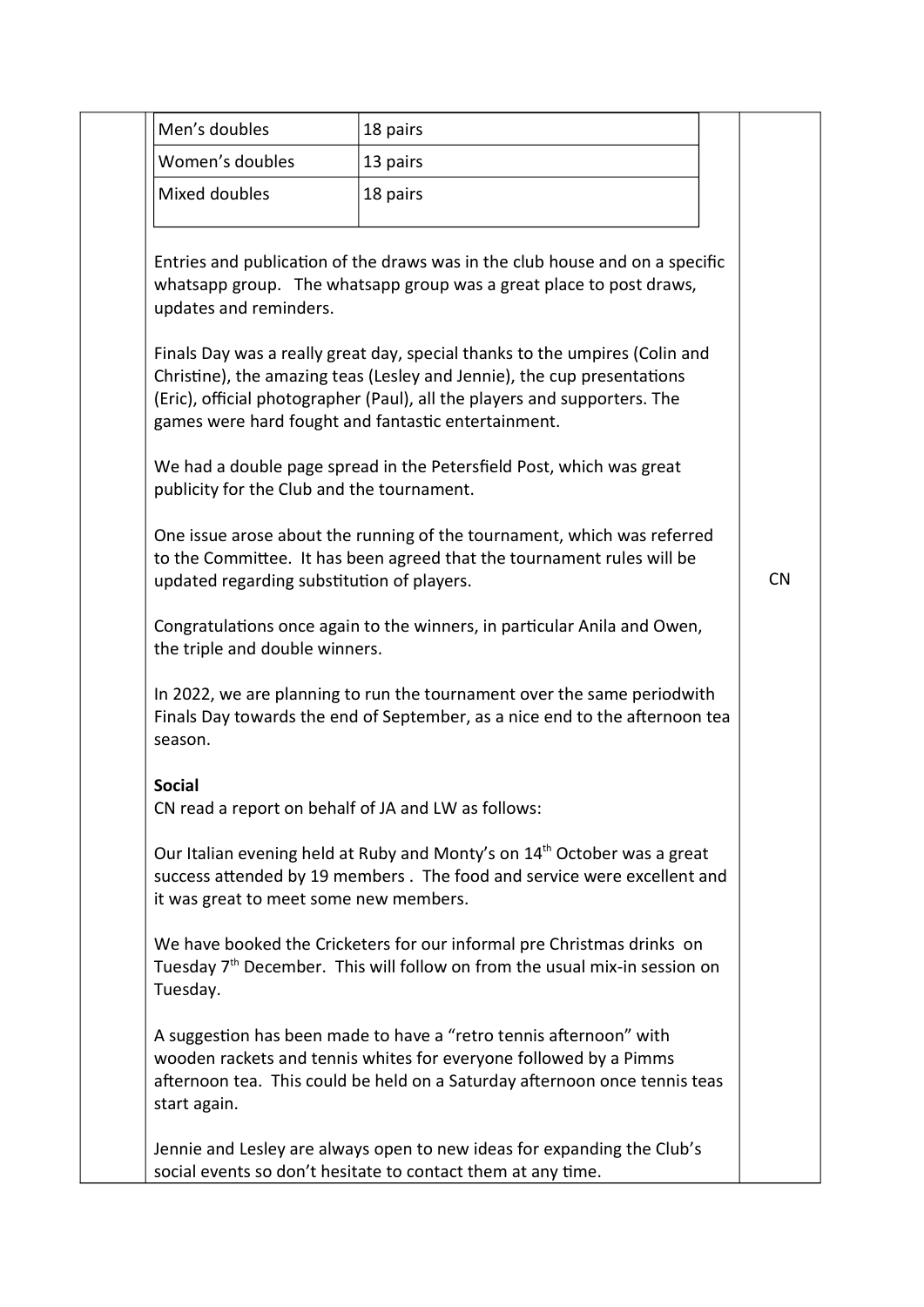| Sadly, for obvious reasons, our annual quiz will have to wait for another<br>year.                                                                                                                                                                                                                                                                                                                                                                                                                                                    |           |
|---------------------------------------------------------------------------------------------------------------------------------------------------------------------------------------------------------------------------------------------------------------------------------------------------------------------------------------------------------------------------------------------------------------------------------------------------------------------------------------------------------------------------------------|-----------|
| Julie Hart asked if there will be a Jumbles tournament next year. MT<br>replied that this was possible but might need a volunteer to come forward.<br>RS suggested that this could be run over a period of time as a league type<br>structure.                                                                                                                                                                                                                                                                                        |           |
| CN said that JP had previously indicated that she might be prepared to run<br>one. To be raised with JP.                                                                                                                                                                                                                                                                                                                                                                                                                              | <b>CN</b> |
| <b>Coaching and juniors</b><br>DG gave an update on the coaching team and the performance of the teams<br>as follows:                                                                                                                                                                                                                                                                                                                                                                                                                 |           |
| First of all I'd like to thank the members of the club for giving us their<br>support as always. I often comment to other coaches at different clubs,<br>that we have a large membership base, that by and large consists of very<br>nice people, who come on court with us to work hard and learn, and it<br>makes our job a pleasure.                                                                                                                                                                                               |           |
| I'd also like to give my thanks to the committee, who do an awful lot of<br>behind the scenes work that goes overlooked and unthanked - not because<br>members are ungrateful, but because so much of their efforts in their day to<br>day operation of the club make it seem like smooth running - but that's<br>because of the culmination of all those small efforts. The committee also<br>support the coaching team, which makes it much easier to deliver a<br>program of coaching and competitive opportunities, so thank you. |           |
| Given the not inconsiderable disruption caused by various lockdowns, and<br>players being absent due to either having Covid or isolating or looking after<br>someone in their family who is isolating - we have had quite a successful<br>year, with players performing well in tournaments and teams, and a high<br>level of participation in coaching and and there such events.                                                                                                                                                    |           |
| In Team Tennis this year, we had mixed success.                                                                                                                                                                                                                                                                                                                                                                                                                                                                                       |           |
| Our Junior team sadly had to withdraw mid season due to some injuries in<br>our team.                                                                                                                                                                                                                                                                                                                                                                                                                                                 |           |
| Our B Team had many 'learning opportunities' this year - which is what we<br>call 'losing' - and came last in their division. So they learned a lot!                                                                                                                                                                                                                                                                                                                                                                                  |           |
| Our A Team did a bit better finishing 3rd of 6 teams. On paper we had a<br>very strong team for the Div 1, but unfortunately there were no matches<br>where all our top picks were available on the same day, so we had a couple                                                                                                                                                                                                                                                                                                      |           |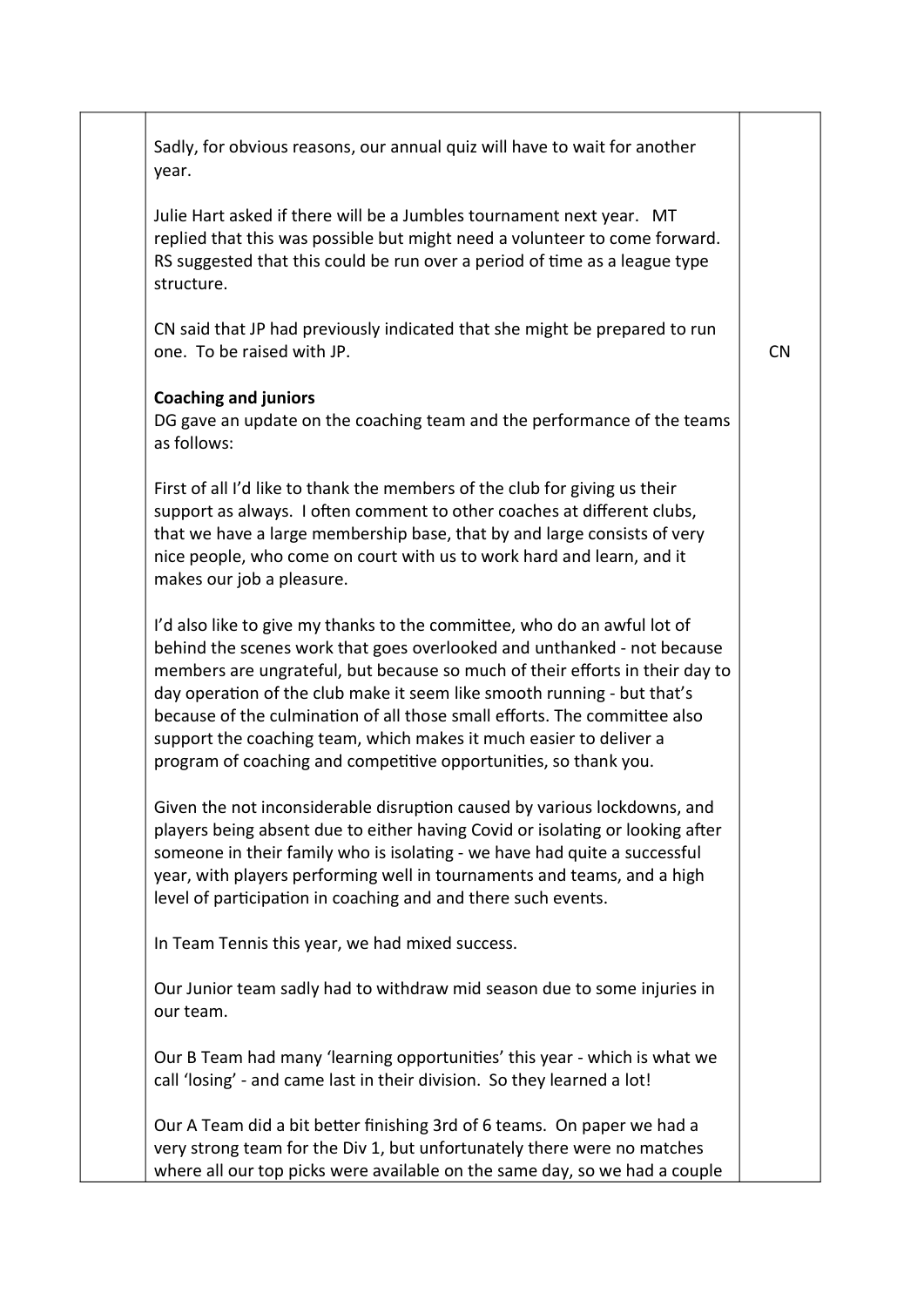of losses in that team.

I intend again to run multiple teams next year in the Team Tennis event, as it offers the opportunity for our best players to 'play up' and running more than one team gives players who aren't quite there yet to participate and develop into the future A team.

Speaking of development, you will have noticed that one such player who has been working hard this year is junior Owen Palmer, who is now the Men's Singles and Doubles champion - so congratulations to him and to Joe who has been coaching him.

Owen, along with Pat Smith - another hard working junior, have both been the recipients of bursaries from the club - having had their LTA level 1 Assistant Coach qualifications paid for. They are both a big help in our coaching program.

There are other juniors that also help in the program, but they either have their qualification already, or are too young to go on the course yet, but the club and I will in future look to assist other young players who have been contributing and want to pursue their qualifications.

Other successes from our junior and young adult players this year include Noah Taylor who competed in the Hants County Closed, Aaron Butcher who did the same and made the semis of singles and the final of the doubles at the same event.

Both Oli Fernandez and Issie Barfoot have begun scholarships to US universities at Portland State and Montevallo, Alabama respectively.

Oscar GoldblaƩ has also made the team at Oxford Brooks.

We had a successful junior club tournament in September again this year and next year I will be assessing the format, and may run the event alongside the senior tournament - but that's to be looked out later.

Group coaching participation has been very busy, to the point of having waiting lists for several sessions. Tennis Camps in the holidays have also been pretty much full. These serve as a great 'gateway' for new young players to enter our club, with many players as usual joining the club and the term time program, often along with their parents joining the club as well.

On the personal front this year, I haven't played as much myself - working more to make up for so much lost time due to Covid - but I did manage to compete in the British Grass Court Nationals at Wimbledon, where I made semi's of doubles, losing to the eventual winners, and again I was asked to play for Hampshire in the over 35's County Cup in Eastbourne.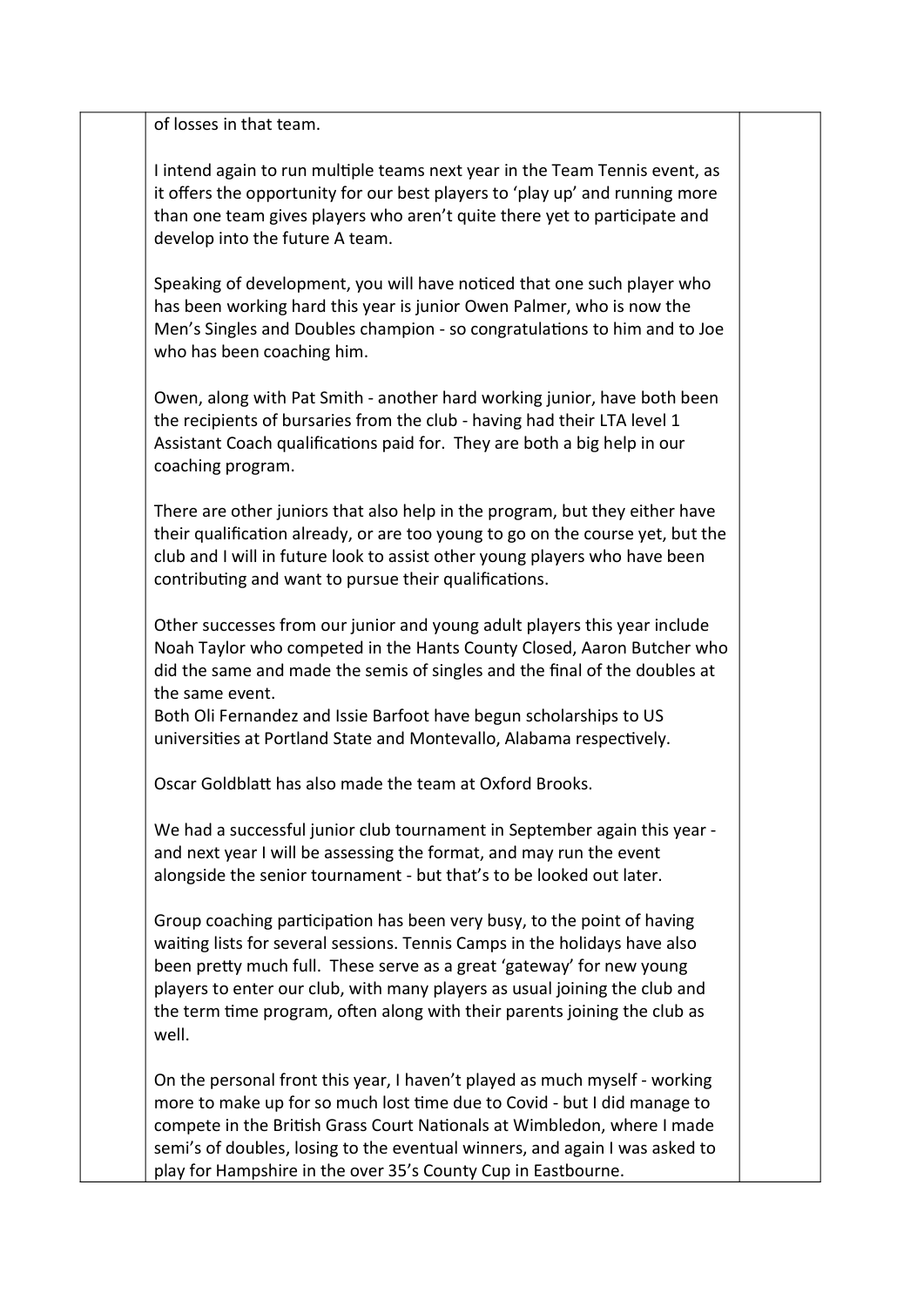I have also been asked to continue in my role as 12/U Hampshire County Captain, which is a great opportunity to work with some of the county's best youngsters.

As for Joe, in addition to his tireless efforts in delivering coaching to many members, if you hadn't already heard, he has become a father again, with the birth of baby Olivia!

A final note, in the broader British Tennis world, you may have heard of the ITF's World Tennis Number. This works a bit like the LTA's outgoing and outdated rating system - but is a global rating system. It looks to be a very good set up, that should allow players to match up well in tournaments, and also serves for tournament and match organisers to accurately 'rank' their players for the purposes of team selection. Literally every vaguely official match that a person plays - singles or doubles - can be submitted and helps toward the accuracy of their World Tennis Number. I would recommend if you play matches for the club, or compete at all, that you get yourself one, if you don't already have one, and look into how it works. There's a bit more to it than I can explain here, but I think it is likely that all players, even in club matches, will soon be required to have one.

MT commented that effort the coaching team put into looking after the juniors was very effective at promoting the Club and introducing new members. He said that in recognition the Club have renewed DG's contract for three years and that this provided better stability and continuity for the Club.

RS asked whether the coaches and Club had claimed any assistance from the government as a result of the pandemic.

DG replied that although he was able to claim personally, Joe was not due to the timing of his return to the UK.

CL said that the Club didn't claim but had been automatically given two grants by the Council because the Club pays business rates. Some of this money has been used to help the coaching team by paying DG's retainer upfront to help with cashflow and by paying for Joe to update his qualifications (Joe has paid this back over time).

MT commented that the Committee had debated whether to accept the grants but had decided to keep them on the basis of the ongoing additional costs for cleaning and decrease in subscription income that the Club has experienced.

### Social Media MH said that he had nothing further to add to what MT had covered but he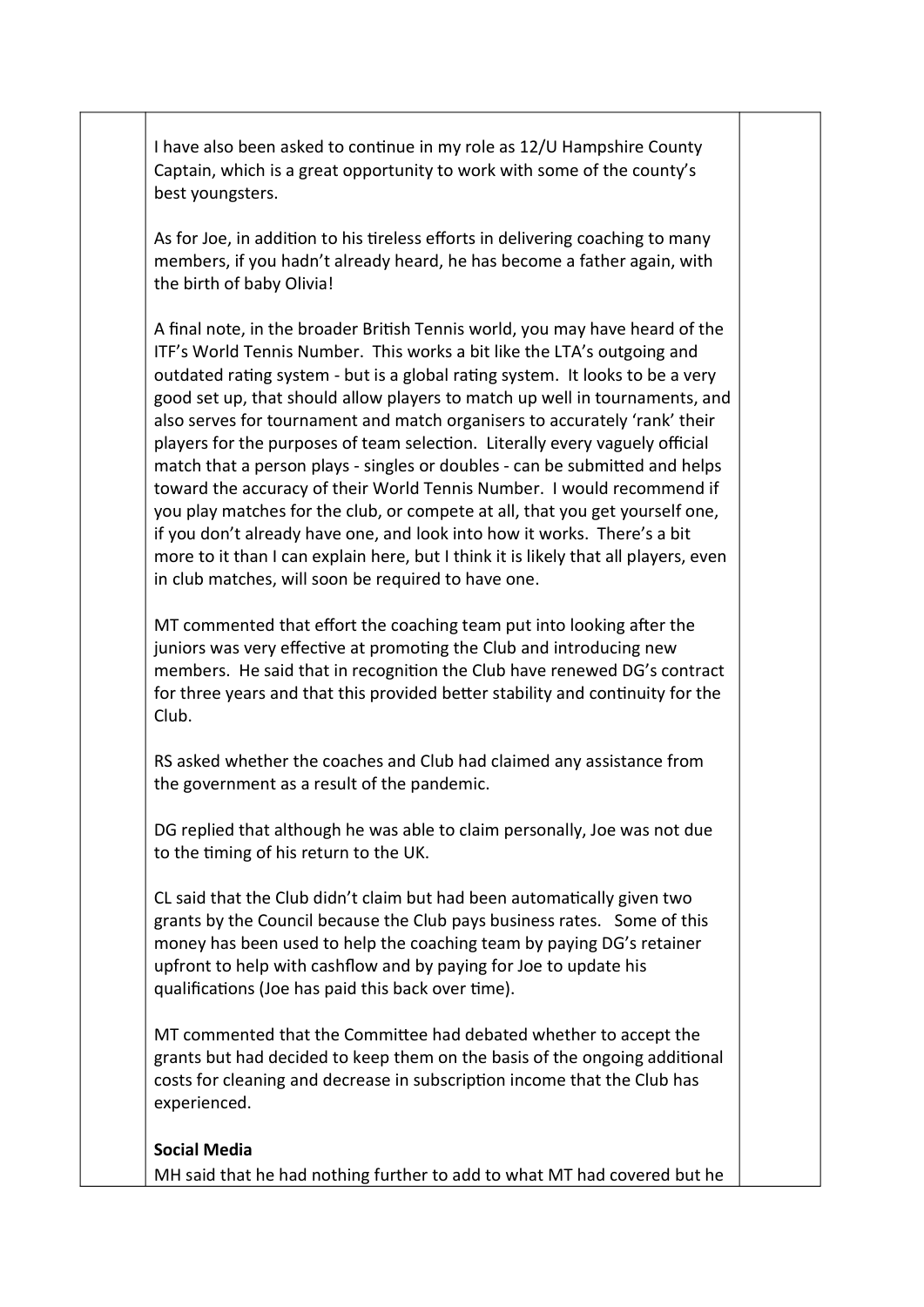| will continue to develop the Club's profile.                                                                                                                                                                                                                                                      |           |
|---------------------------------------------------------------------------------------------------------------------------------------------------------------------------------------------------------------------------------------------------------------------------------------------------|-----------|
| MT said that it was much appreciated that MH had volunteered.                                                                                                                                                                                                                                     |           |
| <b>Fixtures</b><br>David Mangham (DM) reported that in addition to the Team Tennis the Club<br>continues to have very strong participation by its members for inter-club<br>matches in the East Hants Tennis League.                                                                              |           |
| More than 60 people have been involved in matches and the results have<br>been somewhat mixed.                                                                                                                                                                                                    |           |
| Last winter, the leagues were cancelled due to Covid but in the summer<br>there was a full program.<br>There were three Men's, two Ladies, one Mixed and a Vets teams entered.<br>The Ladies B won their division but unfortunately the Men's B team and the<br>Mixed team came bottom of theirs. |           |
| The positions of all other teams were unchanged.                                                                                                                                                                                                                                                  |           |
| DM said that there were a limited number of teams because of court space<br>in the evenings when matches are played. It might be possible to increase<br>the teams when lights are installed on 7&8.                                                                                              |           |
| Julie Hart (JH) asked how members can get into the teams. MT said that the<br>best way was to contact the team captains, approaching the lowest team<br>first.                                                                                                                                    |           |
| DM would be able to direct anyone to the appropriate captain and it was<br>agreed to update the team captains on the website.                                                                                                                                                                     | MM        |
| RS suggested that coming to mix -in was a good way of getting to know<br>captains.                                                                                                                                                                                                                |           |
| DG confirmed that he would always push prospective team players forward<br>to the captains.                                                                                                                                                                                                       |           |
| It was suggested that team trials would be a good idea. CN agreed to<br>minute for the next Committee meeting.                                                                                                                                                                                    | <b>CN</b> |
| JH asked whether it would be possible to have a friendly league with other<br>clubs.                                                                                                                                                                                                              |           |
| MM said that although putting another team in the East Hants league<br>presented difficulties with evening play, it might be possible to join another<br>league if there were enough Members interested in forming a team.                                                                        |           |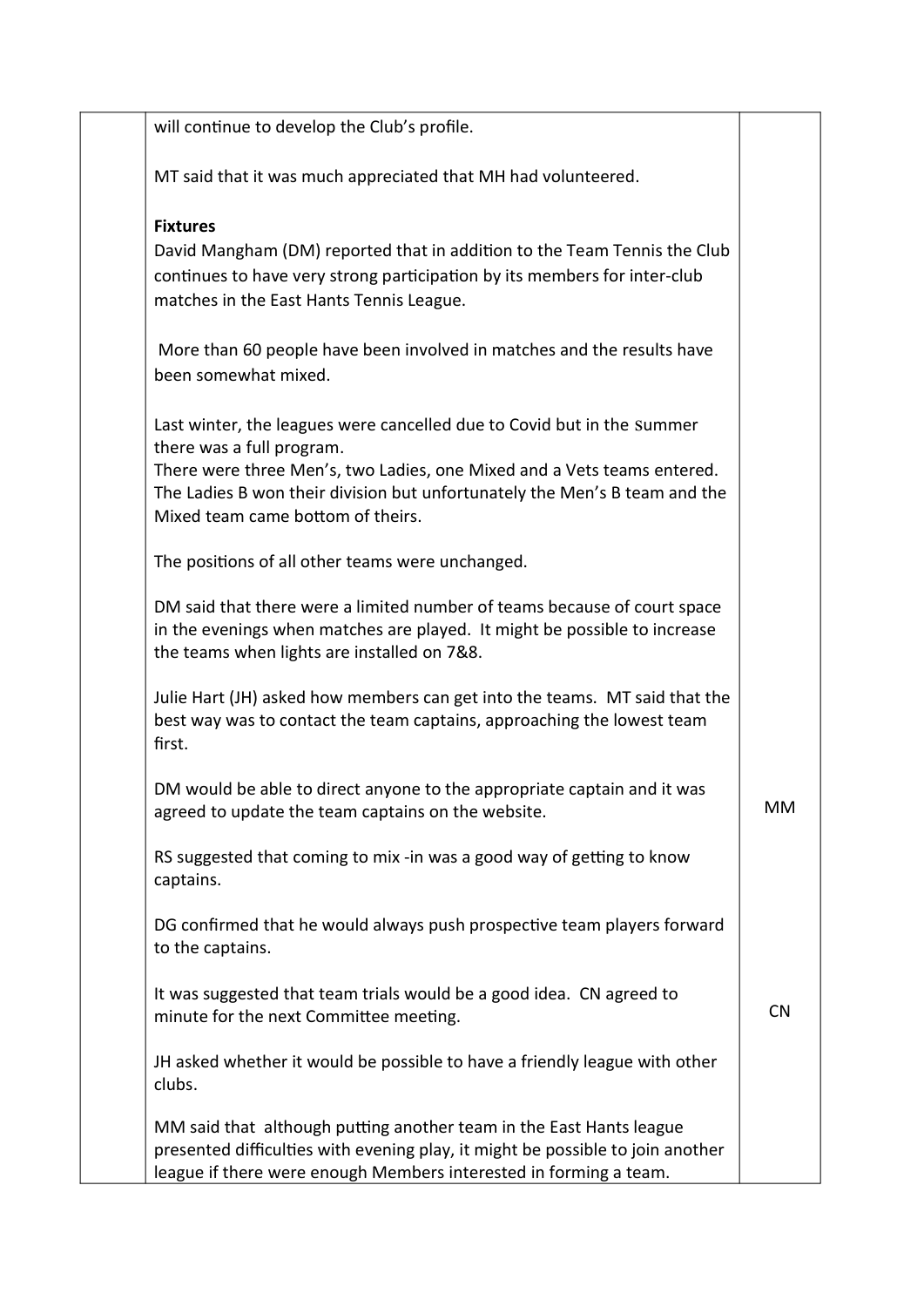|    | However this would have to be weekend matches. Anyone interested                      |  |
|----|---------------------------------------------------------------------------------------|--|
|    | should contact DM with a proposal.                                                    |  |
|    | <b>Welfare</b>                                                                        |  |
|    | CM explained that she shared the Welfare Officer Role with Lesley Whyte               |  |
|    | and that this role is required by the LTA in all affiliated clubs. The main           |  |
|    | focus of the role is safeguarding for juniors and vulnerable adults and               |  |
|    | ensuring inclusivity. As all issues are dealt with in confidence she could not        |  |
|    | go into case details but confirmed that they have dealt with a number of              |  |
|    | issues and have put in support measures where necessary.                              |  |
| 7. | <b>Treasurer's Report</b>                                                             |  |
|    |                                                                                       |  |
|    | CL reported as follows:                                                               |  |
|    | The club is in a strong financial position despite the pandemic. We currently         |  |
|    | have around £58,000 in cash, which is sufficient to install the lights on 7&8.        |  |
|    | CL referred to page 5 of the Financial Statements at 30 <sup>th</sup> September 2021, |  |
|    | covering income and expenditure, which show a loss of £7554, however this             |  |
|    | is after the rebuilding of 7&8 and the work on the paths.                             |  |
|    | CL noted that the Club's maintenance costs had increased in the last year;            |  |
|    | this down to increased cleaning costs (since July 2020 the Club now employs           |  |
|    | a commercial cleaning firm). However utility costs are down due to                    |  |
|    | decreased use of floodlights during lockdown.                                         |  |
|    | <b>Approval of the financial statements</b>                                           |  |
|    | CL proposed and MT seconded that the accounts are accepted. This was                  |  |
|    | agreed by those present.                                                              |  |
|    | <b>Appointment of Auditor</b>                                                         |  |
|    | The auditor has expressed his willingness to continue to act.                         |  |
|    | CL proposed and CN seconded that the auditor, John Forgan FCA, be                     |  |
|    | appointed for another year and this was agreed by those present.                      |  |
|    | <b>Subscriptions for 2022</b>                                                         |  |
|    | CL confirmed that the Committee are not proposing to increase                         |  |
|    | subscriptions for the coming year, so they will remain at the same level as           |  |
|    | last year, with subscriptions due on 1 April.                                         |  |
|    | CL gave an update on the Recyclaball scheme. This has been managed by                 |  |
|    | Ralph Lambert since January 2020 and to date has raised over £100. All                |  |
|    | monies raised by the scheme have been donated to local charities.                     |  |
|    | Those present congratulated Ralph for his time and effort in managing the             |  |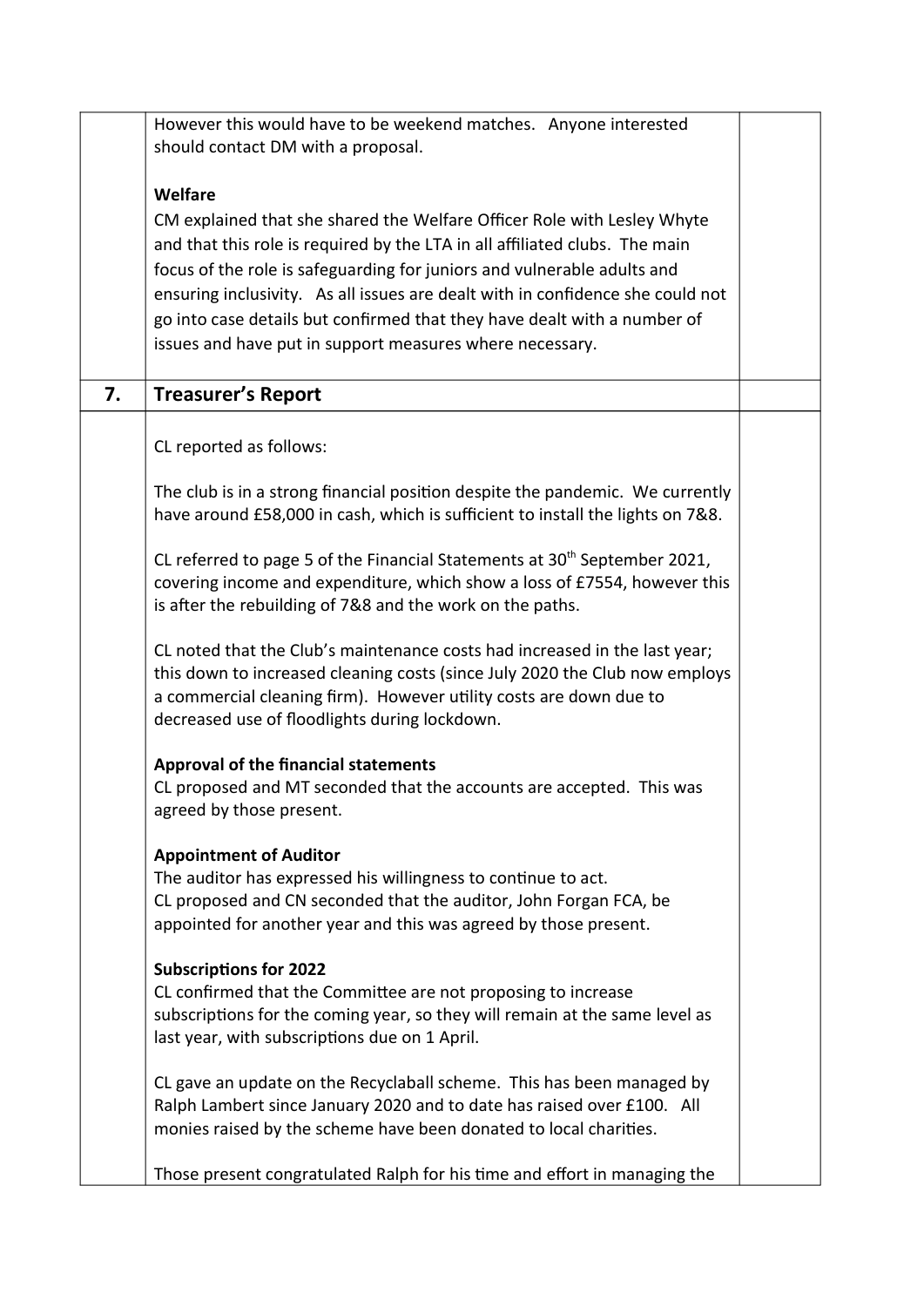|     | scheme.                                                                                                                                                                                                                                                                                                                                                                                              |           |
|-----|------------------------------------------------------------------------------------------------------------------------------------------------------------------------------------------------------------------------------------------------------------------------------------------------------------------------------------------------------------------------------------------------------|-----------|
| 8.  | <b>Election of Officers</b>                                                                                                                                                                                                                                                                                                                                                                          |           |
|     | MT confirmed that, as stated previously, there would not be a vote for the<br>position of Honorary Secretary as Mike Boyce has withdrawn his<br>nomination.                                                                                                                                                                                                                                          |           |
|     | MT said that all the elected officers due for re-election this year have<br>confirmed that they are willing to continue in their roles for another 2 year<br>term. CN confirmed that nominations proposed and seconded in<br>accordance in the manner proscribed by the Committee had been received<br>for all posts therefore the existing Officers were duly appointed for another<br>2 year term. |           |
| 9.  | <b>Item for discussion</b>                                                                                                                                                                                                                                                                                                                                                                           |           |
|     | JG has proposed that the Club takes an "online digital first approach".                                                                                                                                                                                                                                                                                                                              |           |
|     | JG said that he would like to see the Club reinforcing the use of digital<br>technology but recognises that as the Club is run by volunteers, the issue<br>cannot be forced. However he said that younger members will expect<br>more on line presence and that this would be a good way to keep the young<br>involved.                                                                              |           |
|     | MT said that the Committee will always consider options and noted that<br>some areas were already under review.                                                                                                                                                                                                                                                                                      |           |
| 11. | <b>Any Other Business</b>                                                                                                                                                                                                                                                                                                                                                                            |           |
|     | Eric Dempster thanked the Committee for the fantastic work that they have<br>done through this difficult period. He also thanked the coaching team for<br>all their work.                                                                                                                                                                                                                            |           |
|     | RS asked whether consideration could be given to installing a Padel court at<br>the Club, as he considered there was potentially space on the current and<br>old practice wall sites. It was agreed to minute this for consideration.                                                                                                                                                                | <b>CN</b> |
|     | RS asked what the club could do to offset the environmental consequences<br>of using more electricity by offering free floodlighting. MT replied that the<br>plan to replace the existing lights with LED will reduce electricity usage by<br>approximately 90%.                                                                                                                                     |           |
|     | He also said that the site does not allow for solar panels as it is too shaded                                                                                                                                                                                                                                                                                                                       |           |